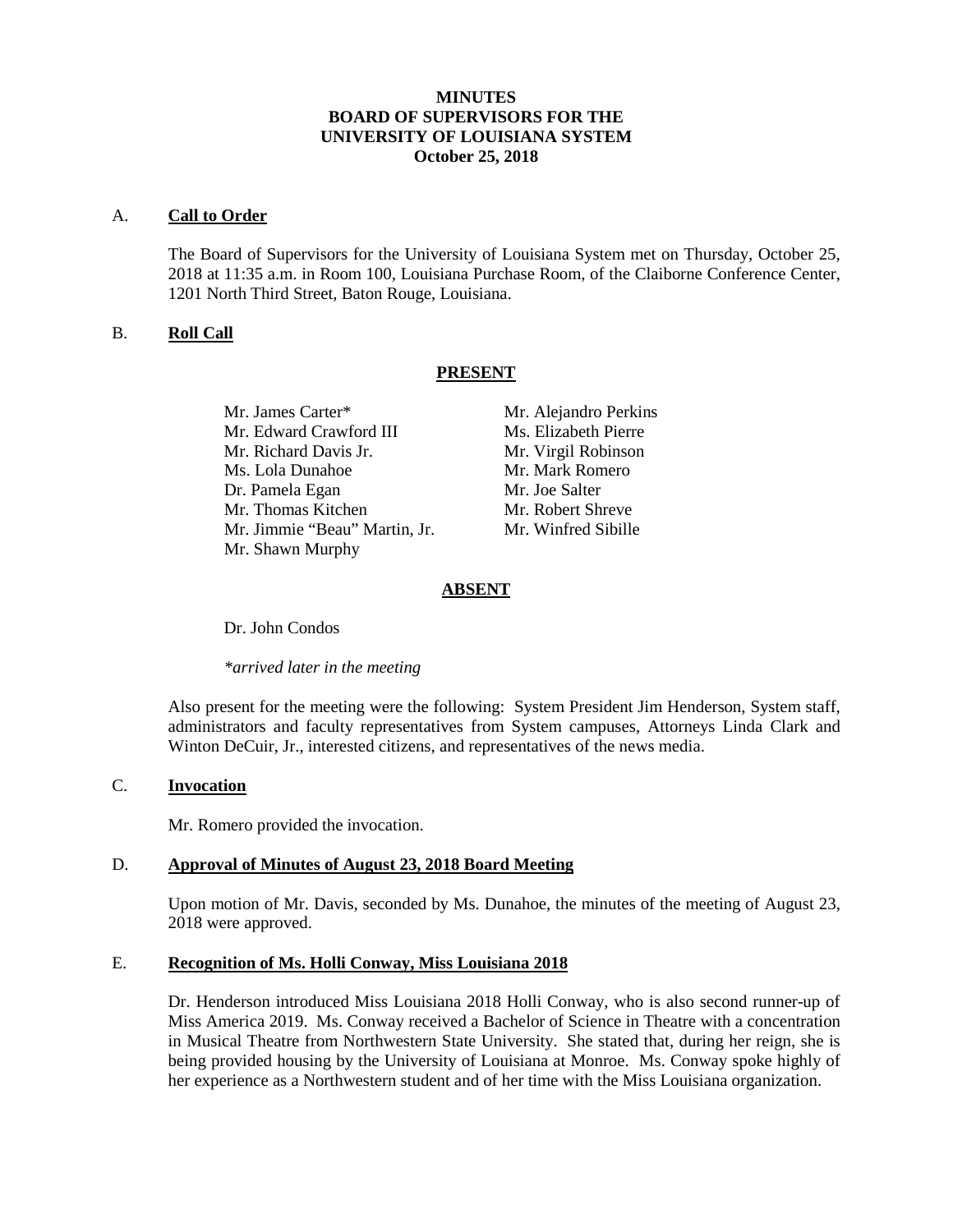### F. **Report of the Academic and Student Affairs Committee**

Upon motion of Dr. Egan, seconded by Mr. Murphy, the Board unanimously voted to approve the following items:

F.1. Grambling State University's request for approval of a Proposal to offer a Bachelor of Science degree in Cybersecurity.

*NOW, THEREFORE, BE IT RESOLVED, that the Board of Supervisors for the University of Louisiana System hereby approves Grambling State University's request for approval of a Proposal to offer a Bachelor of Science degree in Cybersecurity.*

F.2. McNeese State University's request for approval of a Letter of Intent to develop a New Academic Program leading to a Doctor of Nursing Practice.

*NOW, THEREFORE, BE IT RESOLVED, that the Board of Supervisors for the University of Louisiana System hereby approves McNeese State University's request for approval of a Letter of Intent to develop a New Academic Program leading to a Doctor of Nursing Practice.* 

F.3. Nicholls State University's request for approval to terminate the Bachelor of Science in General Family and Consumer Sciences.

*NOW, THEREFORE, BE IT RESOLVED, that the Board of Supervisors for the University of Louisiana System hereby approves Nicholls State University's request for approval to terminate the Bachelor of Science in General Family and Consumer Sciences.*

F.4. Nicholls State University's request for approval to award an Honorary Doctorate of Commerce to Mr. Donald T. "Bollinger" at the Fall Commencement Exercises.

*NOW, THEREFORE, BE IT RESOLVED, that the Board of Supervisors for the University of Louisiana System hereby approves Nicholls State University's request for approval to award an Honorary Doctorate of Commerce to Mr. Donald T. "Bollinger" at the Fall Commencement Exercises.* 

F.5. Northwestern State University's request for approval of a Proposal to offer a Bachelor of Science in Resource Management.

*NOW, THEREFORE, BE IT RESOLVED, that the Board of Supervisors for the University of Louisiana System hereby approves Northwestern State University's request for approval of a Proposal to offer a Bachelor of Science in Resource Management.*

F.6. University of Louisiana at Lafayette's request for approval of a Proposal to offer a Graduate Certificate in Cardiovascular Nursing Family Nurse Practitioner.

*NOW, THEREFORE, BE IT RESOLVED, that the Board of Supervisors for the University of Louisiana System hereby approves University of Louisiana at Lafayette's request for approval of a Proposal to offer a Graduate Certificate in Cardiovascular Nursing Family Nurse Practitioner.*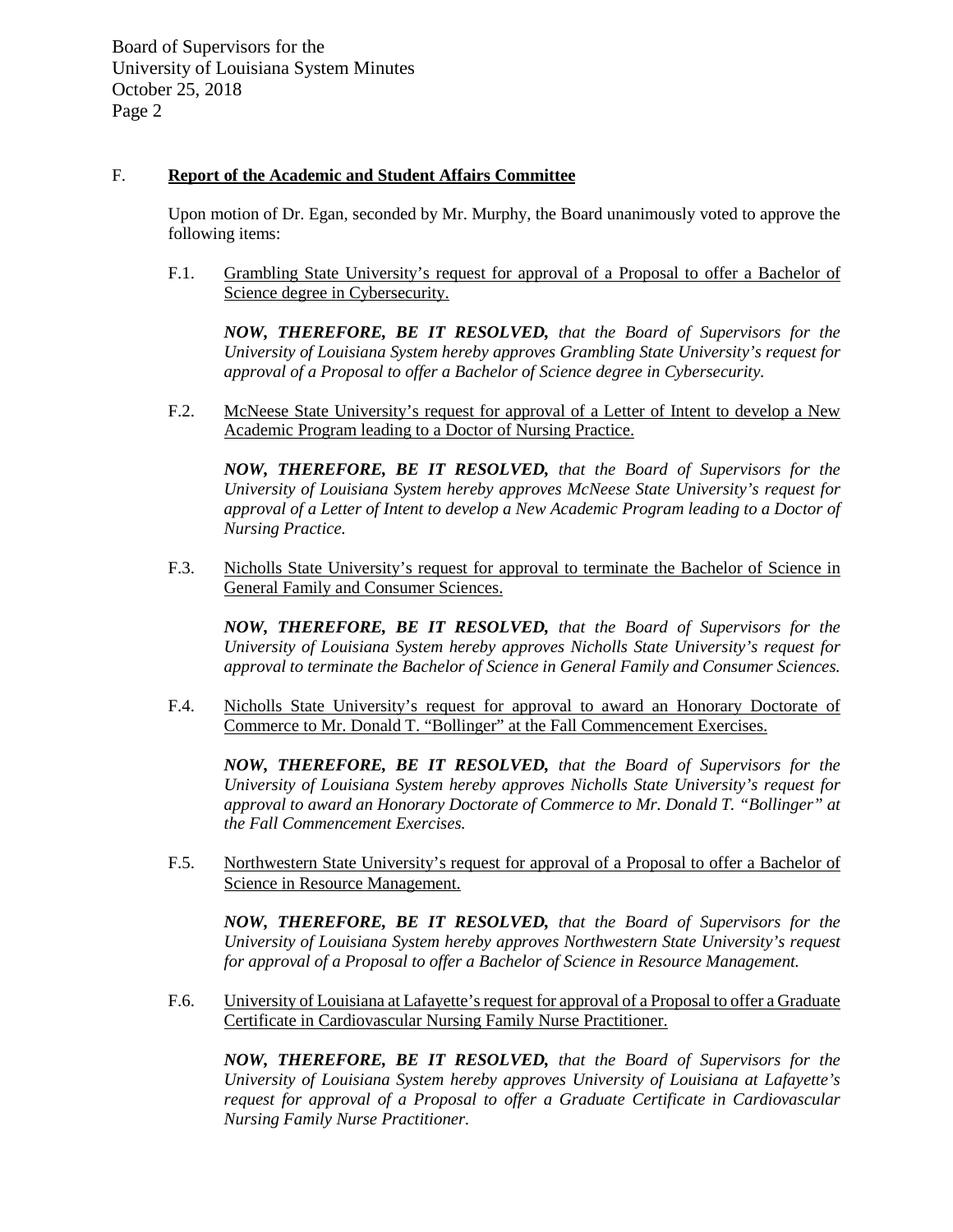> F.7. University of Louisiana at Monroe's request for approval of a Proposal to offer a Doctor of Occupational Therapy.

*NOW, THEREFORE, BE IT RESOLVED, that the Board of Supervisors for the University of Louisiana System hereby approves University of Louisiana at Monroe's request for approval of a Proposal to offer a Doctor of Occupational Therapy.*

F.8. University of Louisiana at Monroe's request for approval of a Letter of Intent to develop a New Academic Program leading to a Bachelor of Arts in Music.

*NOW, THEREFORE, BE IT RESOLVED, that the Board of Supervisors for the University of Louisiana System hereby approves University of Louisiana at Monroe's request for approval of a Letter of Intent to develop a New Academic Program leading to a Bachelor of Arts in Music.*

F.9. University of Louisiana at Monroe's request for approval of a Proposal to offer a Post Baccalaureate Certificate in Autism Spectrum Disorder.

*NOW, THEREFORE, BE IT RESOLVED, that the Board of Supervisors for the University of Louisiana System hereby approves University of Louisiana at Monroe's request for approval of a Proposal to offer a Post Baccalaureate Certificate in Autism Spectrum Disorder.*

F.10. University of Louisiana at Monroe's request for approval of a Cooperative Endeavor Agreement with the Edward Via College of Osteopathic Medicine (VCOM).

*NOW, THEREFORE, BE IT RESOLVED, that the Board of Supervisors for the University of Louisiana System hereby approves University of Louisiana at Monroe's request for approval of a Cooperative Endeavor Agreement with the Edward Via College of Osteopathic Medicine (VCOM).*

F.11. University of New Orleans' request for approval of a Proposal to offer a Graduate Certificate in Data Analytics.

*NOW, THEREFORE, BE IT RESOLVED, that the Board of Supervisors for the University of Louisiana System hereby approves University of New Orleans' request for approval of a Proposal to offer a Graduate Certificate in Data Analytics.*

F.12. University of New Orleans' request for approval to develop an Institute for Urban Entrepreneurship.

*NOW, THEREFORE, BE IT RESOLVED, that the Board of Supervisors for the University of Louisiana System hereby approves University of New Orleans' request for approval to develop an Institute for Urban Entrepreneurship.*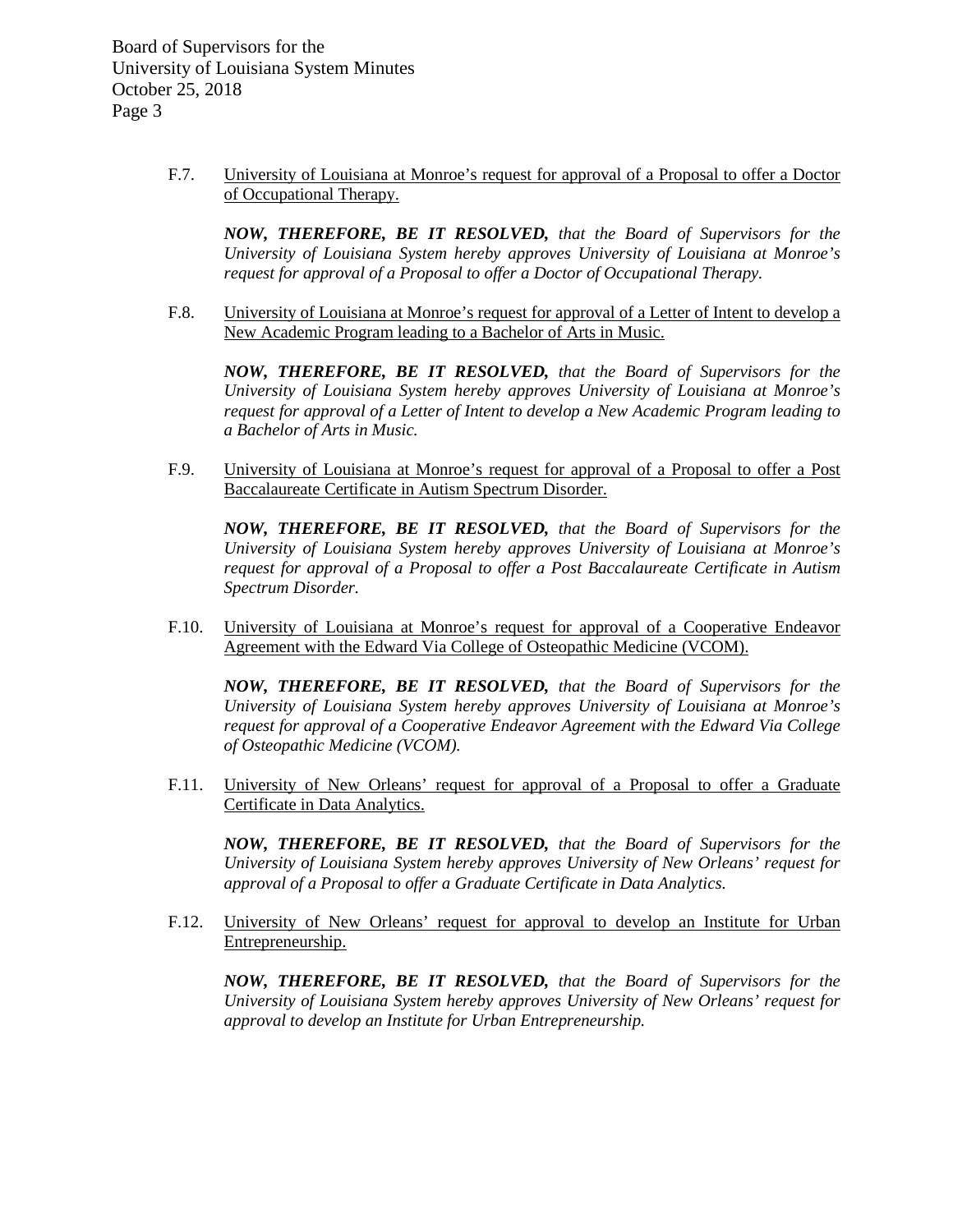> F.13. University of New Orleans' request for approval of a Cooperative Endeavor Agreement with University Claude Bernard Lyon 1.

*NOW, THEREFORE, BE IT RESOLVED, that the Board of Supervisors for the University of Louisiana System hereby approves University of New Orleans' request for approval of a Cooperative Endeavor Agreement with University Claude Bernard Lyon 1.*

F.14. University of Louisiana System's Proposed Policy and Procedures Memorandum on Free Speech.

This was a report only, and no Board action is required.

F.15. University of Louisiana System's report on Reducing Textbook Costs Initiative.

This was a report only, and no Board action is required.

#### G. **Report of the Athletic Committee**

Upon motion of Mr. Robinson, seconded by Mr. Murphy, the Board unanimously voted to approve the following items:

G.1. Nicholls State University's request for approval of a contract with Mr. Seth Thibodeaux, Head Baseball Coach, effective October 25, 2018.

*NOW, THEREFORE, BE IT RESOLVED, that the Board of Supervisors for the University of Louisiana System hereby approves Nicholls State University's request for approval of a contract with Mr. Seth Thibodeaux, Head Baseball Coach, effective October 25, 2018.*

G.2. Nicholls State University's request for approval of a contract with Mr. Angel Santiago, Head Softball Coach, effective October 25, 2018.

*NOW, THEREFORE, BE IT RESOLVED, that the Board of Supervisors for the University of Louisiana System hereby approves Nicholls State University's request for approval of a contract with Mr. Angel Santiago, Head Softball Coach, effective October 25, 2018.*

G.3. Nicholls State University's request for approval of a contract with Mrs. Mary "DoBee" Plaisance, Head Women's Basketball Coach, effective October 25, 2018.

*NOW, THEREFORE, BE IT RESOLVED, that the Board of Supervisors for the University of Louisiana System hereby approves Nicholls State University's request for approval of a contract with Mrs. Mary "DoBee" Plaisance, Head Women's Basketball Coach, effective October 25, 2018.*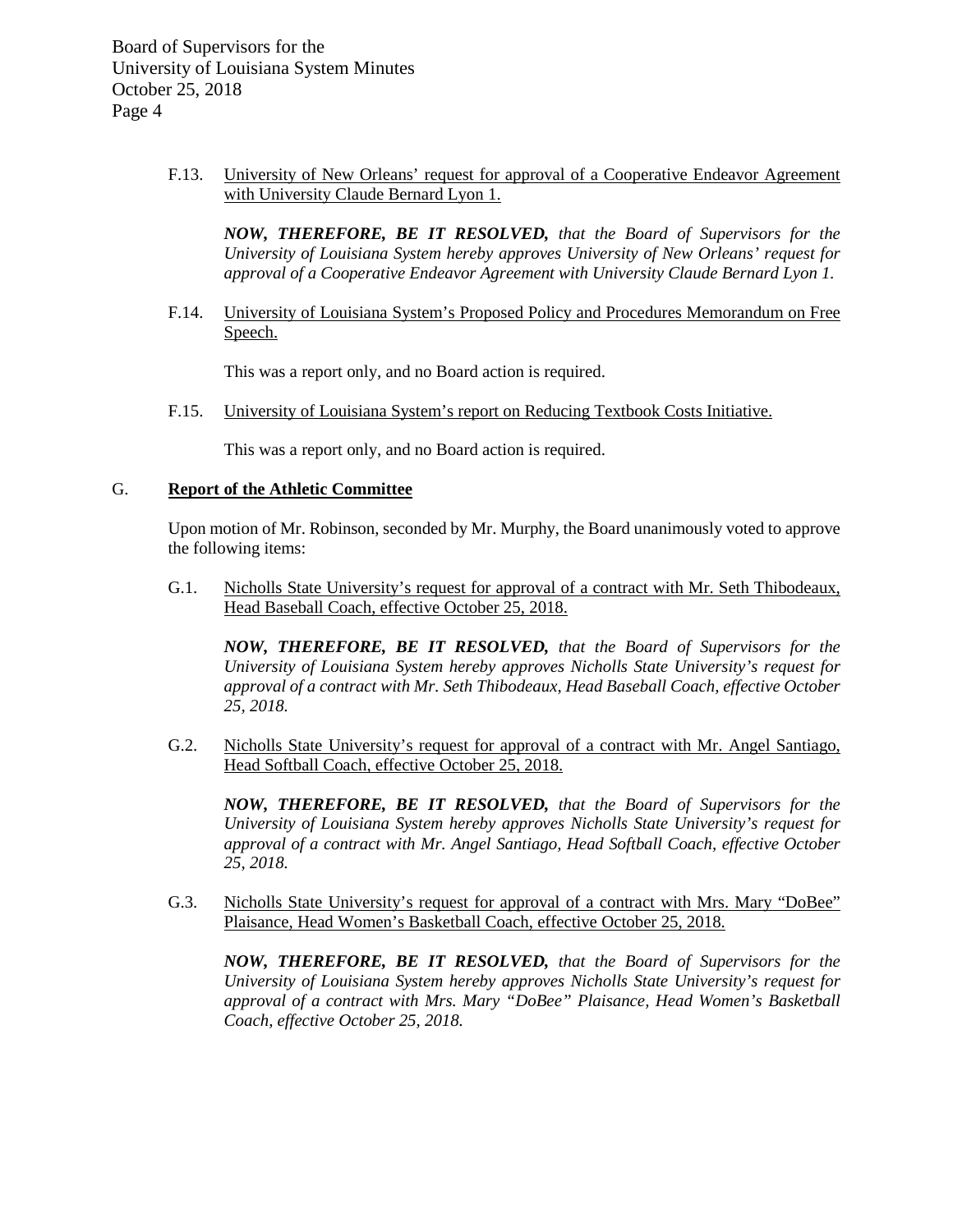> G.4. University of Louisiana at Lafayette's request for approval of a contract with Ms. Stephanie Vallejos, Head Women's Tennis Coach, effective July 1, 2018.

*NOW, THEREFORE, BE IT RESOLVED, that the Board of Supervisors for the University of Louisiana System hereby approves University of Louisiana at Lafayette's request for approval of a contract with Ms. Stephanie Vallejos, Head Women's Tennis Coach, effective July 1, 2018.*

G.5. University of Louisiana at Lafayette's request for approval of a contract with Mr. Mark Jeffery, Head Men's Tennis Coach, effective July 1, 2018.

*NOW, THEREFORE, BE IT RESOLVED, that the Board of Supervisors for the University of Louisiana System hereby approves University of Louisiana at Lafayette's request for approval of a contract with Mr. Mark Jeffery, Head Men's Tennis Coach, effective July 1, 2018.*

G.6. University of Louisiana at Lafayette's request for approval of a contract with Mr. Robert Marlin, Head Men's Basketball Coach, effective April 1, 2018.

*NOW, THEREFORE, BE IT RESOLVED, that the Board of Supervisors for the University of Louisiana System hereby approves University of Louisiana at Lafayette's request for approval of a contract with Mr. Robert Marlin, Head Men's Basketball Coach, effective April 1, 2018.*

G.7. University of Louisiana at Monroe's request for approval of a contract with Ms. Molly Fichtner, Head Women's Softball Coach, effective September 24, 2018.

*NOW, THEREFORE, BE IT RESOLVED, that the Board of Supervisors for the University of Louisiana System hereby approves University of Louisiana at Monroe's request for approval of a contract with Ms. Molly Fichtner, Head Women's Softball Coach, effective September 24, 2018.*

# H. **Report of the Facilities Planning Committee**

Upon motion of Mr. Romero, seconded by Mr. Sibille, the Board unanimously voted to approve the following items:

H.1. Northwestern State Louisiana's request for approval to name Room 217 of Bienvenu Hall the "Dr. Jack Pace Memorial Human Anatomy and Physiology Laboratory."

*NOW, THEREFORE, BE IT RESOLVED, that the Board of Supervisors for the University of Louisiana System hereby approves Northwestern State Louisiana's request for approval to name Room 217 of Bienvenu Hall the "Dr. Jack Pace Memorial Human Anatomy and Physiology Laboratory."*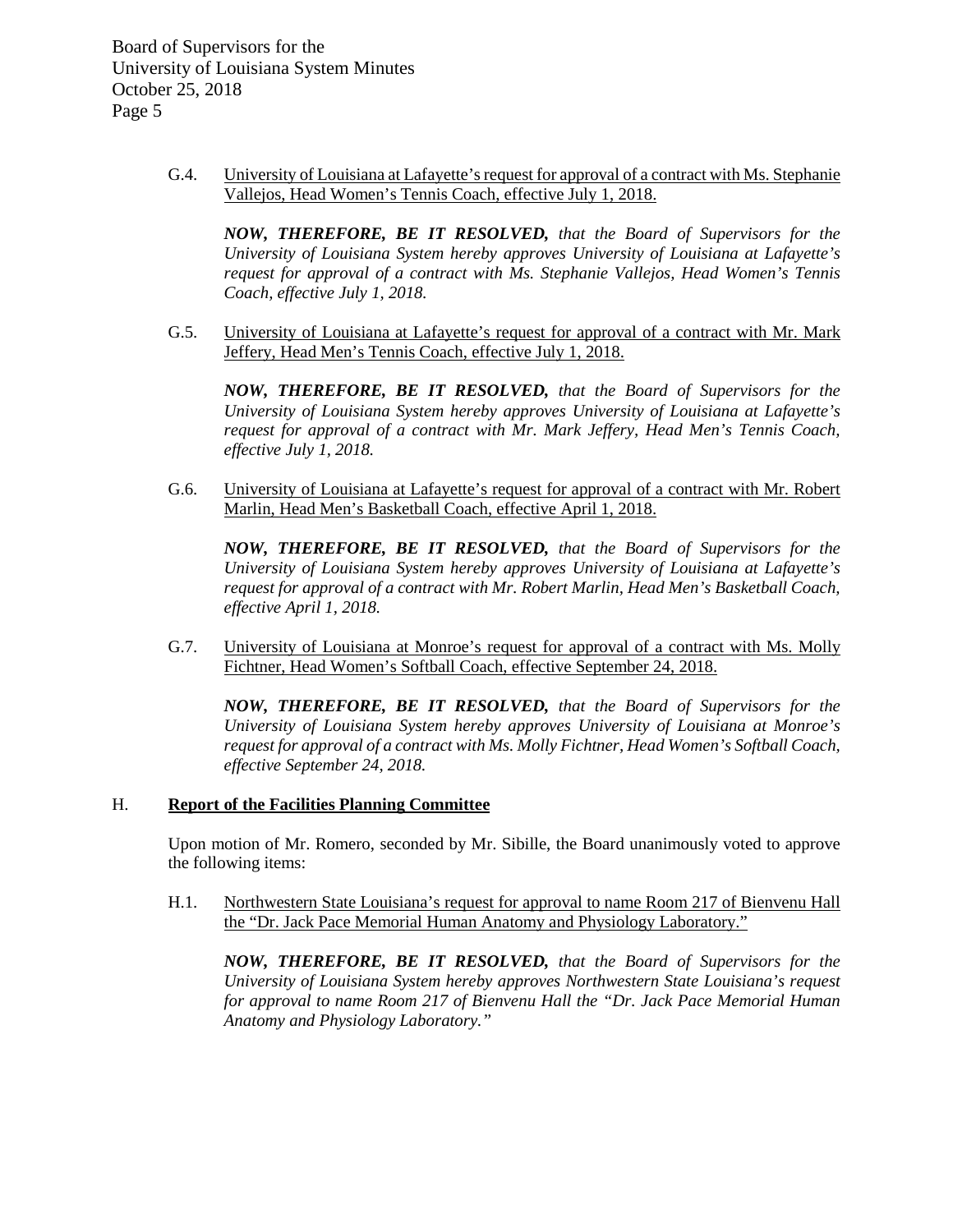## I. **Report of the Finance Committee**

Upon motion of Mr. Sibille, seconded by Mr. Robinson, the Board unanimously voted to approve the following items:

I.1. Southeastern Louisiana University's request for approval to execute amended and restated leases with University Facilities, Inc. in connection with the conversion of the interest rate on outstanding debt related to student housing and parking facilities from variable to fixed rates.

*NOW, THEREFORE, BE IT RESOLVED, that the Board of Supervisors for the University of Louisiana System hereby approves Southeastern Louisiana University's request for approval of the form and authorization to execute an Amended and Restated Ground and Buildings Lease Agreement and an Amended and Restated Agreement to Lease with Option to Purchase, each between the Board, acting on behalf of the University, and University Facilities, Inc. to refinance the Series 2004B Bonds.* 

*BE IT FURTHER RESOLVED, that Southeastern Louisiana University shall obtain final review from UL System staff and legal counsel to the Board, and shall secure all other appropriate approvals from agencies/parties of processes, documents, and administrative requirements prior to execution of documents.*

*BE IT FURTHER RESOLVED, that the President of the University of Louisiana System, and/or the President of Southeastern Louisiana University, and their designees, are hereby authorized and directed to execute the leases described herein and any and all documents necessary in connection with the conversion of the bonds described herein.*

*AND FURTHER, that Southeastern Louisiana University will provide the System office with copies of all final executed documents for Board files.*

I.2. University of Louisiana at Lafayette's request for approval to consolidate two chairs, Dr. J. Robert Rivet/BORSF Eminent Scholar Endowed Chair in Health Informatics and the Acadian Ambulance Service/BORSF Eminent Scholar Endowed Chair in Telehealth, to create The Dr. J. Robert Rivet Endowed Chair and The Acadian Ambulance Service/BORSF Eminent Scholar Endowed Chair in Health Informatics.

*NOW, THEREFORE, BE IT RESOLVED, that the Board of Supervisors for the University of Louisiana System hereby approves University of Louisiana at Lafayette's request for approval to consolidate two chairs, Dr. J. Robert Rivet/BORSF Eminent Scholar Endowed Chair in Health Informatics and the Acadian Ambulance Service/BORSF Eminent Scholar Endowed Chair in Telehealth, to create The Dr. J. Robert Rivet Endowed Chair and The Acadian Ambulance Service/BORSF Eminent Scholar Endowed Chair in Health Informatics.*

I.3. University of Louisiana System's request to approve fees pursuant to act 293 of the 2017 Regular Session of the Louisiana Legislature.

*NOW, THEREFORE, BE IT RESOLVED, that the Board of Supervisors for the University of Louisiana System hereby approves fees pursuant to Act 293 of the 2017 Regular Session of the Louisiana Legislature.*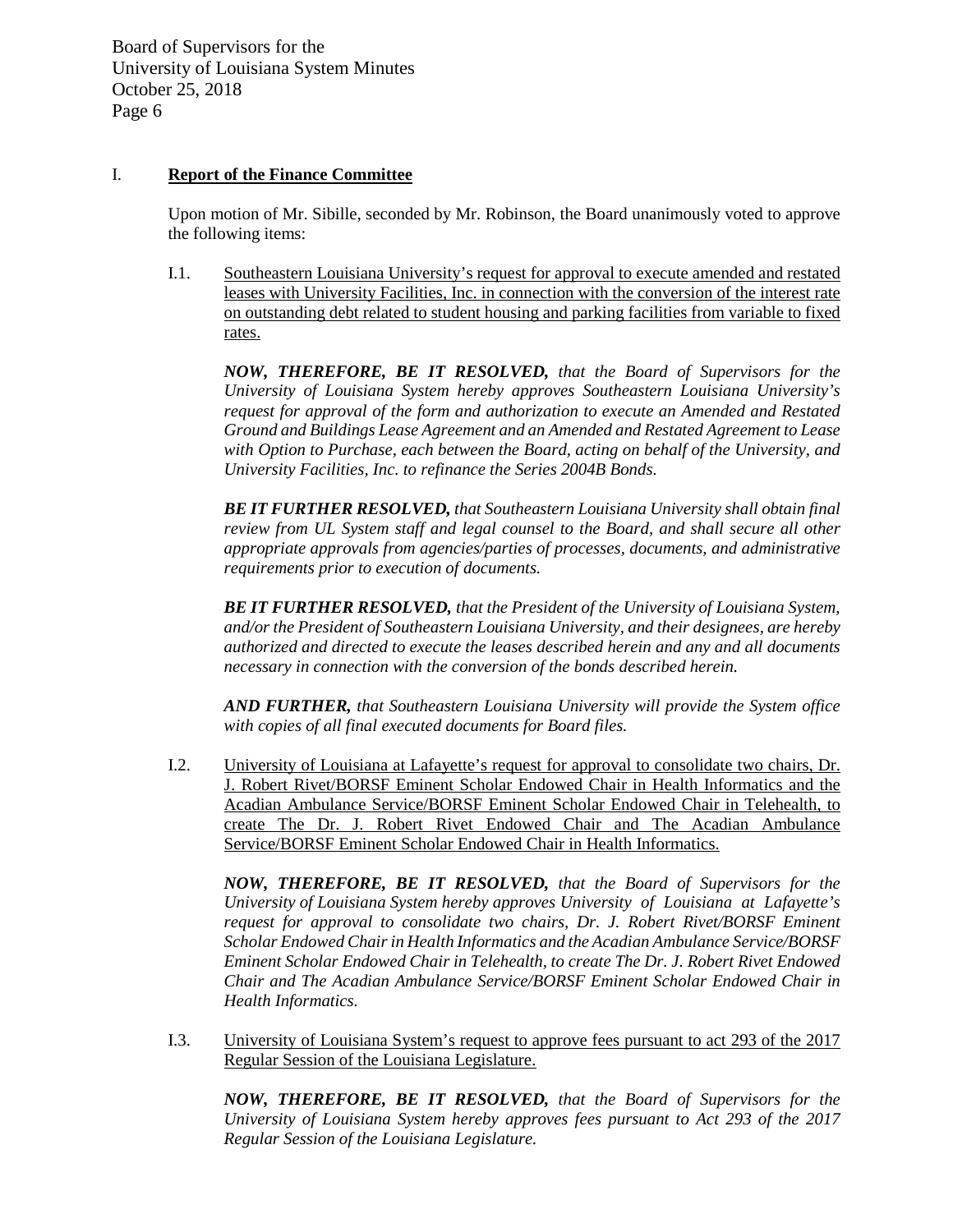I.4. University of Louisiana System's discussion of Fiscal Year 2017-18 fourth quarter financial reports and ongoing assurances.

This was a report only, and no Board action is required.

I.5. University of Louisiana System's report on internal and external audit activity for the period of August 20 to October 21, 2018.

This was a report only, and no Board action is required.

#### J. **Report of the Personnel Committee**

Upon motion of Mr. Shreve, seconded by Mr. Murphy, the Board unanimously voted to approve the following items:

J.1. Louisiana Tech University's request for approval to appoint Ms. Lisa Cole as Vice President for Finance effective July 1, 2018.

*NOW, THEREFORE, BE IT RESOLVED, that the Board of Supervisors for the University of Louisiana System hereby approves Louisiana Tech University's request for approval to appoint Ms. Lisa Cole as Vice President for Finance effective July 1, 2018.*

J.2. McNeese State University's request for approval to appoint Dr. Frederick LeMieux as Interim Dean of the College of Science and Agriculture effective September 1, 2018.

*NOW, THEREFORE, BE IT RESOLVED, that the Board of Supervisors for the University of Louisiana System hereby approves McNeese State University's request for approval to appoint Dr. Frederick LeMieux as Interim Dean of the College of Science and Agriculture effective September 1, 2018.*

J.3. Nicholls State University's request for approval to appoint Dr. J. Steven Welsh as Interim Dean of Education effective August 13, 2018.

*NOW, THEREFORE, BE IT RESOLVED, that the Board of Supervisors for the University of Louisiana System hereby approves Nicholls State University's request for approval to appoint Dr. J. Steven Welsh as Interim Dean of Education effective August 13, 2018.*

J.4. Northwestern State University's request for approval to appoint Mr. Patrick Jones as Interim Chief Financial Officer effective October 15, 2018.

*NOW, THEREFORE, BE IT RESOLVED, that the Board of Supervisors for the University of Louisiana System hereby approves Northwestern State University's request for approval to appoint Mr. Patrick Jones as Interim Chief Financial Officer effective October 15, 2018.*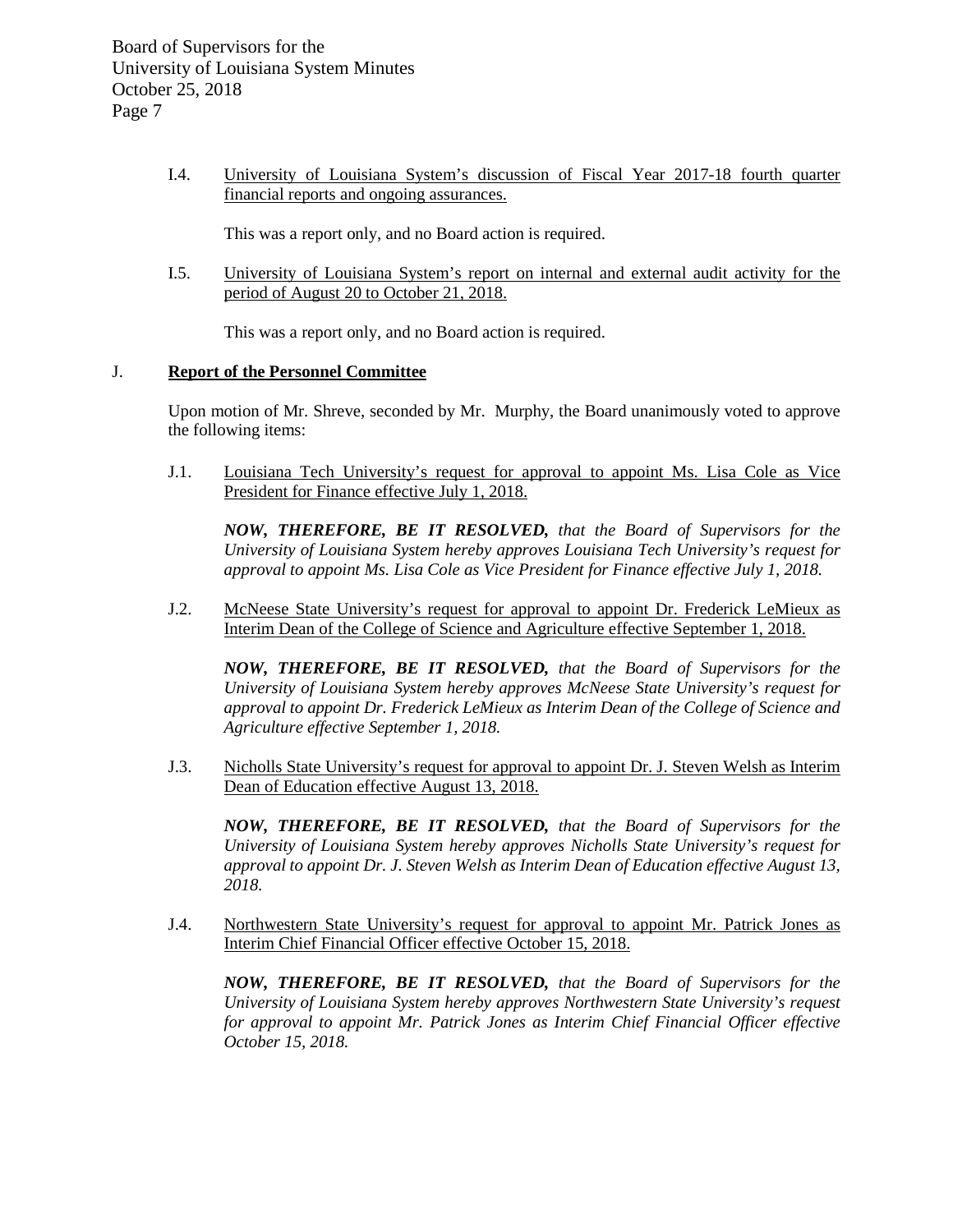> J.5. Southeastern Louisiana University's request for approval to appoint Dr. Gabe Willis as Interim Dean of Students effective August 27, 2018.

*NOW, THEREFORE, BE IT RESOLVED, that the Board of Supervisors for the University of Louisiana System hereby approves Southeastern Louisiana University's request for approval to appoint Dr. Gabe Willis as Interim Dean of Students effective August 27, 2018.*

J.6. University of Louisiana at Lafayette's request for approval to appoint Ms. Susan Richard as Interim Dean of University Libraries effective August 7, 2018.

*NOW, THEREFORE, BE IT RESOLVED, that the Board of Supervisors for the University of Louisiana System hereby approves University of Louisiana at Lafayette's request for approval to appoint Ms. Susan Richard as Interim Dean of University Libraries effective August 7, 2018.*

J.7. Other Business – University Presidents' Evaluations

Mr. Perkins stated that the Board would convene in Executive Session to evaluate Dr. E. Joseph Savoie for his indepth review. After meeting with him, Mr. Perkins said that the Board would continue in Executive Session to discuss the remaining presidential evaluations. Mr. Perkins asked for a roll call vote to convene.

Yeas: Mr. Crawford, Mr. Davis, Ms. Dunahoe, Dr. Egan, Mr. Kitchen, Mr. Martin, Mr. Murphy, Mr. Perkins, Ms. Pierre, Mr. Robinson, Mr. Romero, Mr. Salter, Mr. Shreve

Nays: None

Abstaining: Mr. Sibille

Absent: Mr. Carter, Dr. Condos

Upon motion of Mr. Davis, seconded by Mr. Murphy, the Board met in Executive Session at 11:50 a.m.

- - - - - - - - - - - - - - - - - -

Upon motion of Mr. Murphy, seconded by Mr. Davis, the Board reconvened in Open Session at 1:05 p.m. While in Executive Session, no motions were made nor votes taken.

## K. **SYSTEM PRESIDENT'S BUSINESS**

#### K.1. Personnel Actions

President Henderson indicated that Board members had recently received personnel actions and pay plans via email and that System staff had reviewed all personnel actions and recommends approval.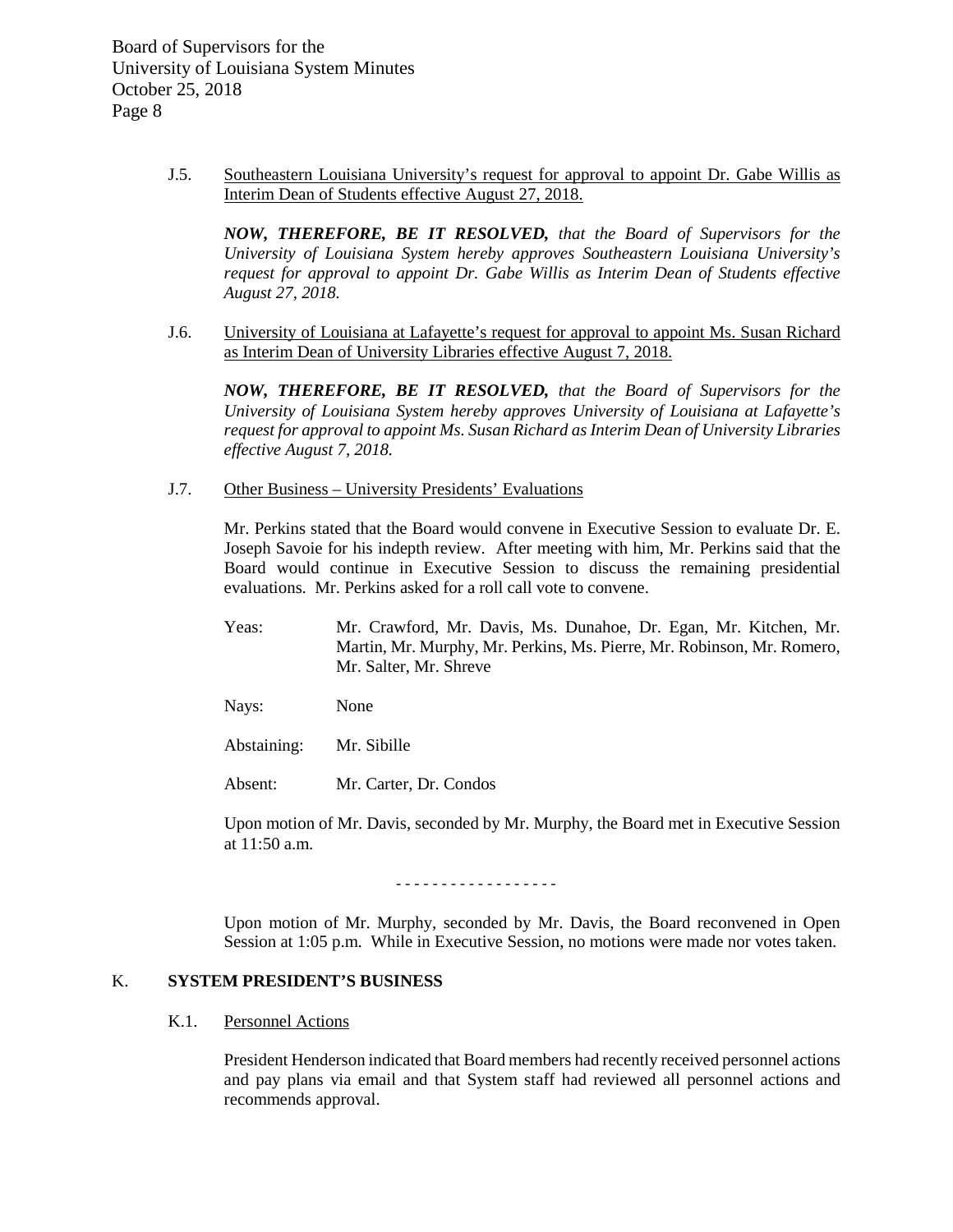*Upon motion of Mr. Romero, seconded by Mr. Sibille, the Board unanimously voted to approve the System personnel actions and pay plans.*

#### K.2. System President's Report

#### *Diversity Commitment*

Dr. Henderson indicated that System staff had developed a Diversity Commitment, a copy of which was included in Board member folders. He stated that the commitment will serve to guide the System's work as it fulfills the strategic framework. Dr. Henderson asked that the Board endorse the Diversity Commitment.

Upon motion of Mr. Sibille, seconded by Mr. Carter, the Board unanimously voted to approve the following commitment:

The University of Louisiana System and its member institutions believe universities that aspire to:

- o Prepare students from all backgrounds for leadership, service, and learning;
- o Empower regional, state, and global economics; and
- o Enrich communities through scholarship, research, and artistic expression

Must be reflective of those students, economics, and communities.

The Board of Supervisors for the University of Louisiana System recognizes diversity as essential to operational effectiveness and mission fulfillment, and a strategic business imperative.

The Board declares the recruitment and development of high quality administrators, faculty, and staff from all demographic, experiential, and cultural backgrounds a systemic priority.

The Board charges the System President, in collaboration with the Presidents of the System's member institutions, with the development of a policy framework, inclusive of measurable outcomes, that ensures diverse, effective leadership is present at all levels of the enterprise.

#### *Save the Date*

Dr. Kahn reiterated that the 2<sup>nd</sup> Annual ULS Conference will be held on February 14-15, 2019, at University of Louisiana at Lafayette. She stated that Requests for Proposals will soon be solicited via the website.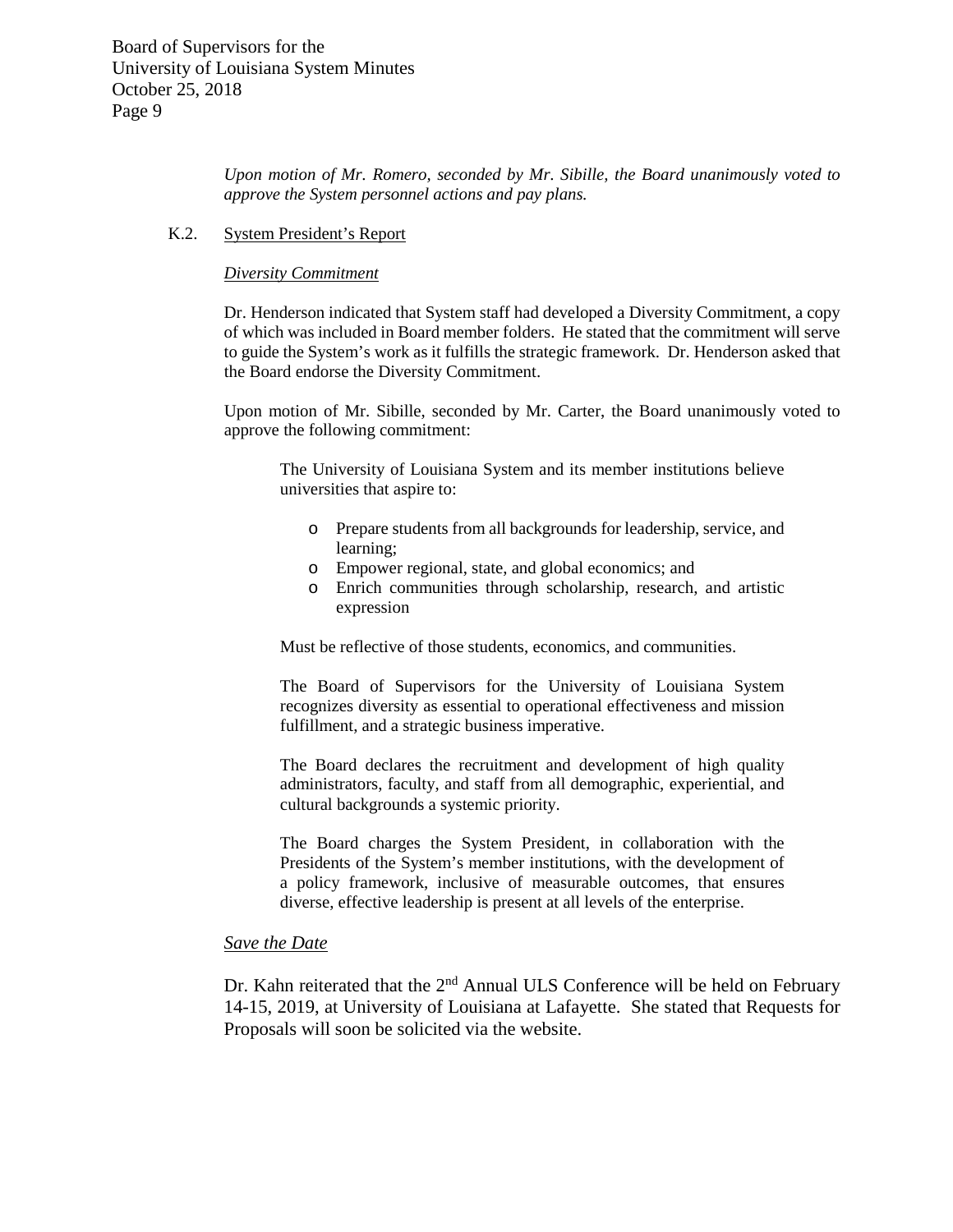# *Workplace Inclusion Task Force*

Dr. Kahn gave a brief update on the work of the Workplace Inclusion Task Force. She indicated that Winston DeCuir, Jr., Dr. Michele Caruso, Ms. Veronica Biscoe, and Dr. Gene Prejeant are also members of the Task Force. Dr. Kahn said that the goal is to promote a healthy culture in which to teach, learn, and work.

K.3. University of Louisiana at Monroe's request to bestow the title of President Emeritus upon Dr. Dwight D. Vines, fifth President of the University (then known as Northeast Louisiana University).

Dr. Henderson informed Board members that included in their folders was a request from Dr. Nick Bruno to award Dr. Dwight D. Vines the title of President Emeritus of University of Louisiana at Monroe. In full disclosure, Dr. Henderson stated that, since Dr. Vines is his mother's brother, he had asked Dr. Jeannine Kahn, System Provost and Vice President for Academic Affairs, to conduct a review. Dr. Kahn reviewed Dr. Vines' professional credentials and contributions to the University and affirmed that he meets the criteria of President Emeritus.

Upon motion of Mr. Murphy, seconded by Ms. Pierre, the Board unanimously voted to bestow the title of President Emeritus upon Dr. Dwight D. Vines, fifth President of the University of Louisiana at Monroe (then known as Northeast Louisiana University).

## L. **Board Chair's Business**

Mr. Perkins thanked Dr. Nicklow for hosting the previous evening's reception at the Estuary at the Water Campus.

Mr. Perkins congratulated Mr. Richard Davis for recently receiving a \$1,000 scholarship from LACUSPA (Louisiana Association of College and University Student Personnel). LACUSPA awards scholarships to deserving undergraduate and graduate students who have exhibited exemplary performance as well as a commitment to student affairs.

#### *Commencements*

Mr. Perkins invited Board members to attend at least one UL System university commencement exercise. He said that the System Office will email a link so that members can register their attendance.

#### *Honorary Doctorate*

Dr. E. Joseph Savoie, University of Louisiana at Lafayette, requested to speak. He stated that Mr. Winfred Sibille had been an outstanding Board member for many years and a great advocate for University of Louisiana at Lafayette and higher education in general.

In light of Mr. Sibille's service to the state, Dr. Savoie said that he would like to award Mr. Sibille an Honorary Doctorate of Educational Leadership at the University's Fall Commencement Exercises.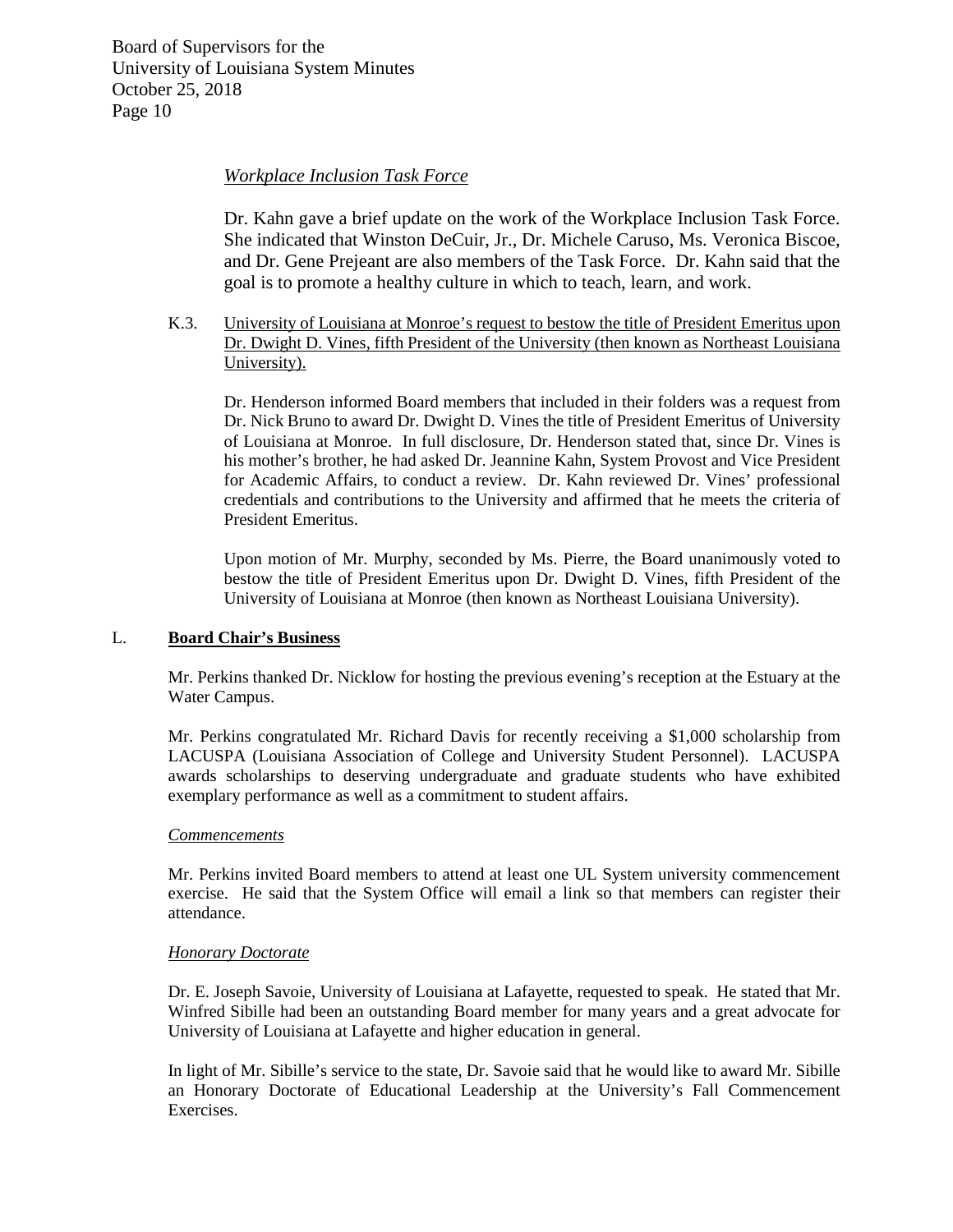> Mr. Perkins asked for a motion to add an item of Other Business. Mr. Romero made the motion and Mr. Carter seconded the motion. The following roll call vote was recorded:

> Yeas: Mr. Carter, Mr. Crawford, Mr. Davis, Ms. Dunahoe, Dr. Egan, Mr. Kitchen, Mr. Martin, Mr. Murphy, Mr. Perkins, Ms. Pierre, Mr. Robinson, Mr. Romero, Mr. Salter, Mr. Shreve

Nays: None

Abstaining: Mr. Sibille

Absent: Dr. Condos

- - - - - - - - - - - - - - - - - -

Upon motion of Mr. Romero, seconded by Mr. Carter, the Board unanimously approved the following motion:

*NOW, THEREFORE, BE IT RESOLVED, that the Board of Supervisors for the University of Louisiana hereby approves University of Louisiana at Lafayette's request to award an Honorary Doctorate of Educational Leadership to Mr. Winfred Sibille at the Fall Commencement Exercises.*

The following roll call vote was recorded:

Yeas: Mr. Carter, Mr. Crawford, Mr. Davis, Ms. Dunahoe, Dr. Egan, Mr. Kitchen, Mr. Martin, Mr. Murphy, Mr. Perkins, Ms. Pierre, Mr. Robinson, Mr. Romero, Mr. Salter, Mr. Shreve

Nays: None

Abstaining: Mr. Sibille

Absent: Dr. Condos

Mr. Sibille thanked Dr. Savoie and the Board for such an honor. He also complimented the Board, Presidents, and the System Office staff.

Board members described Mr. Sibille as a great leader, full of wisdom, able to compromise, worthy of trust, and an exemplary role model.

#### *Nominating Committee*

Mr. Perkins announced that he was appointing Mr. Sibille to chair the Nominating Committee along with Mr. Davis, Mr. Murphy, and Mr. Shreve as members. He stated that the Committee would meet in conjunction with the December meeting to recommend a slate of officers for 2019.